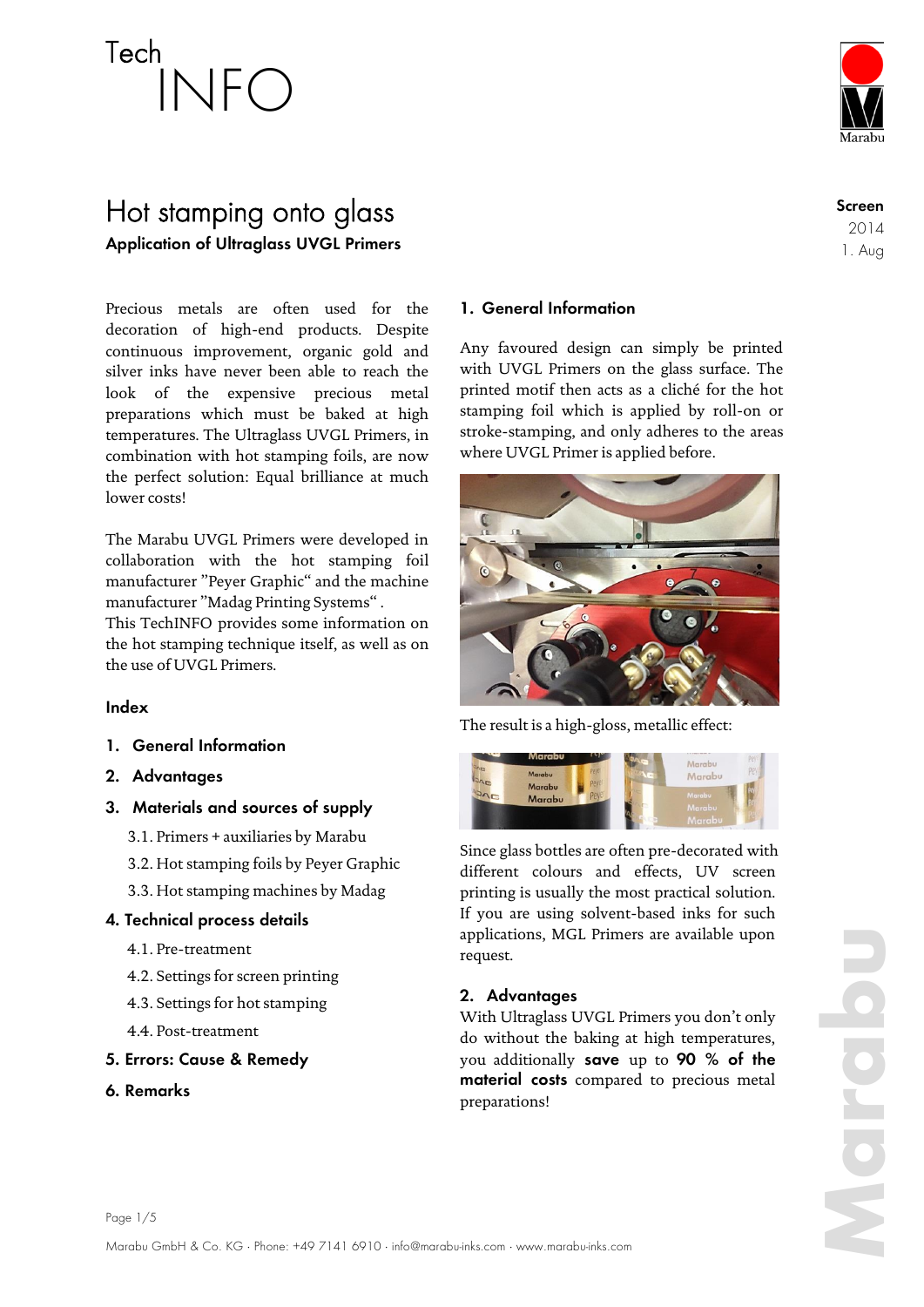

### **3. Materials and sources of supply**

#### **3.1. Primers and auxiliaries by Marabu**

There are two Ultraglass UVGL Primers available. Their inherent colour is either beige or grey, suited for gold or silver applications.

| Product                        | <b>Name</b>      | <b>Application</b>                                                                                                                                                                                                                     |
|--------------------------------|------------------|----------------------------------------------------------------------------------------------------------------------------------------------------------------------------------------------------------------------------------------|
| Hot Stamping Primer Gold       | UVGL-PG          | Prior to printing, it is essential to mix the primer<br>homogeneously with 4 % UV-HV 8.                                                                                                                                                |
| Hot Stamping Primer Silver     | UVGL-PS          |                                                                                                                                                                                                                                        |
| Adhesion Modifier              | UV-HV8           |                                                                                                                                                                                                                                        |
| Hot Stamping Additive          | $UV$ -HS1        | UV-HS 1 allows hot stamping at lower temperatures<br>and is only added to the primer if applied onto painted<br>glass or in combination with multi-coloured UV screen<br>prints. Recommended addition: 10 %<br>$(min. - max. 8 - 20%)$ |
| Transparent Base<br>(optional) | <b>UVGL409</b>   | The addition of 10 - 50% UVGL 409 can increase the<br>reactivity, depending on the type and power of the UV-<br>curing unit                                                                                                            |
| Thinner<br>(optional)          | UVV <sub>6</sub> | Can be used to adapt the viscosity to the motif, printing<br>speed, or mesh (addition $1 - 10\%)$                                                                                                                                      |

For further information please refer to the *Ultraglass UVGL* Technical Data Sheet and ProductINFO o[n www.marabu-inks.com.](http://www.marabu-inks.com/)

#### **3.2. Hot stamping foils by Peyer Graphic**

| Type of foil           | Suited for  |  |
|------------------------|-------------|--|
| GXI gold and silver    |             |  |
| GXO coloured metallics | UVGL-PG/-PS |  |

For further information please refer to [peyer@peyergraphic.ch](file://marabu.ads/files/abteilungtamm/ccf/X_PCI_Coordination_Information/A_Ute/Infos_Aussendungen/TechINFOs/Tech%20Info%20Hot%20Stamping/peyer@peyergraphic.ch) o[r www.peyergraphic.ch](file://marabu.ads/files/abteilungtamm/ccf/X_PCI_Coordination_Information/A_Ute/Infos_Aussendungen/TechINFOs/Tech%20Info%20Hot%20Stamping/www.peyergraphic.ch)

#### **3.3. Hot stamping machines by Madag**

Roll-on hot stamping machines are recommended, e. g. "DecoRoll-XG120" made by Madag Printing Systems. Stroke-stamping is also possible, but more difficult due to the natural tolerances of glass.

For further information please refer to [info@madag-printingsystems.ch](mailto:info@madag-printingsystems.ch) or [www.madag-printingsystems.ch](file://marabu.ads/files/abteilungtamm/ccf/X_PCI_Coordination_Information/A_Ute/Infos_Aussendungen/TechINFOs/Tech%20Info%20Hot%20Stamping/www.madag-printingsystems.ch)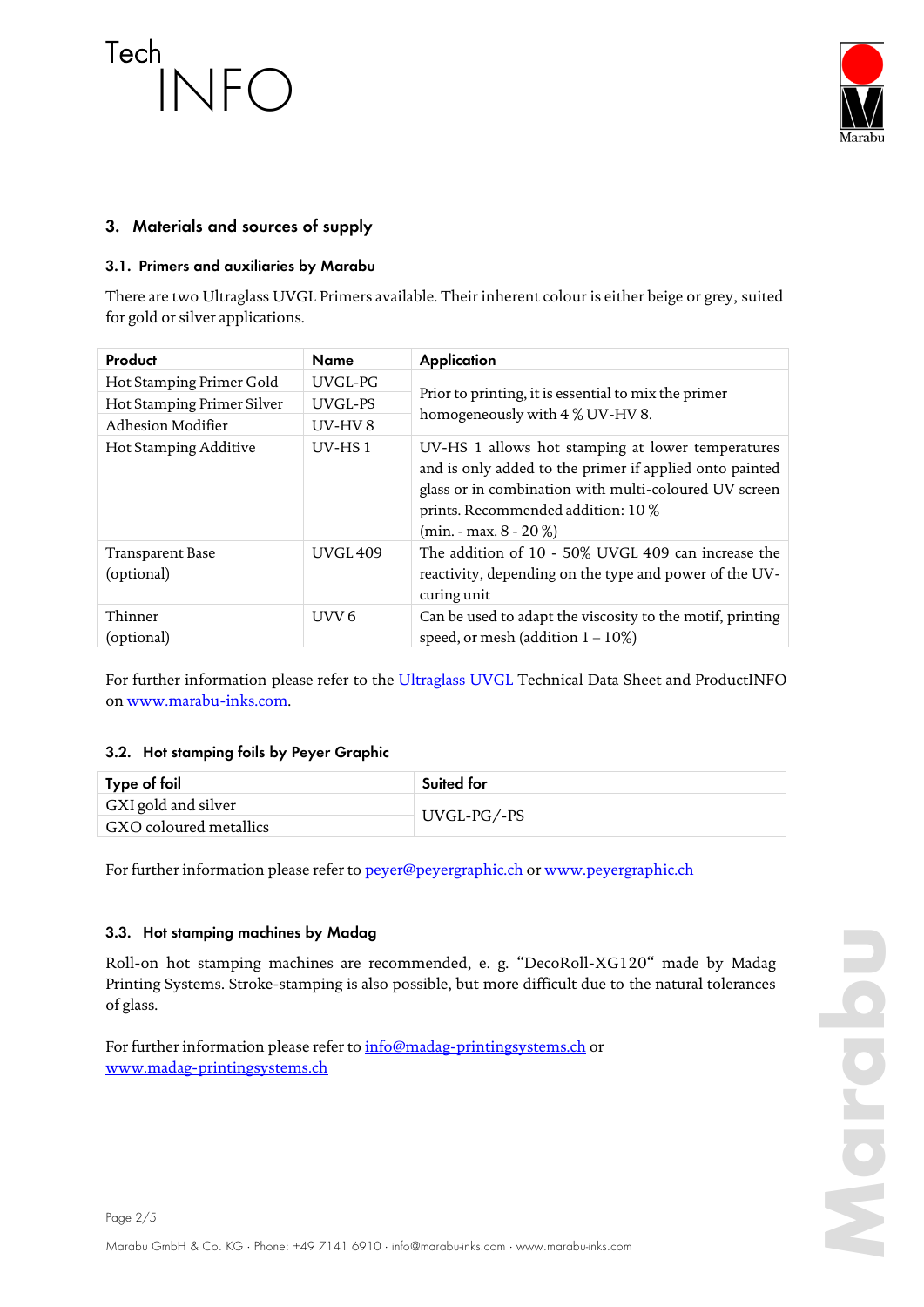

| 4.1. Pre-treatment |                                                                                                                         |
|--------------------|-------------------------------------------------------------------------------------------------------------------------|
| Glass              | Glass bottles should be pre-treated with silane for best adhesion of the<br>UVGL Primers (e. g. PYROSIL <sup>®</sup> ). |
| Painted glass      | On painted glass, flame pre-treatment is mandatory (distance flame o<br>bottle approx. 25 mm).                          |

| 4.2. Settings for screen printing |                                                                                                                                                                                                                                                                                                                                                                                    |  |
|-----------------------------------|------------------------------------------------------------------------------------------------------------------------------------------------------------------------------------------------------------------------------------------------------------------------------------------------------------------------------------------------------------------------------------|--|
| Auxiliaries                       | Preparation of the primer with auxiliaries, see chapter 3.1.                                                                                                                                                                                                                                                                                                                       |  |
| Mesh                              | Polyester mesh 120-31, for thinner ink layers 140-31                                                                                                                                                                                                                                                                                                                               |  |
| Emulsion coating                  | 1 : 3 (squeegee side : substrate side)                                                                                                                                                                                                                                                                                                                                             |  |
| Distance screen o bottle          | Screen off-contact approx. 1 - 4 mm. The bigger the distance, the<br>higher the warpage and the risk of smearing.                                                                                                                                                                                                                                                                  |  |
| UV-curing                         | Medium pressure mercury vapour lamps are recommended. The tests<br>were carried out with 100 % lamp power. Depending on the kind of<br>UV-curing unit (reflector), number, age and power of the UV-lamps,<br>the printed ink film thickness, the inherent colour of the glass, as well<br>as the number of passes of the UV-curing unit, the power may be<br>reduced down to 50 %. |  |
| Bottle fixtures                   | Rigid fixtures must be used for the screen printing unit.                                                                                                                                                                                                                                                                                                                          |  |
| Squeegee                          | 65 Shore for area printing,<br>75 Shore letters + area printing                                                                                                                                                                                                                                                                                                                    |  |
| Squeegee type                     | Duplex squeegee 95/65 resp. 95/75, sharp edge,<br>flood blade is highly recommended, for best results make sure<br>squeegee speed is appropriate.                                                                                                                                                                                                                                  |  |
| Squeegee angle                    | $75 - 80^\circ$                                                                                                                                                                                                                                                                                                                                                                    |  |
| Squeegee pressure                 | $1, 5 - 2, 5$ bar                                                                                                                                                                                                                                                                                                                                                                  |  |
| Mesh tension                      | $6 - 10N$                                                                                                                                                                                                                                                                                                                                                                          |  |

| 4.3. Settings for hot stamping            |                                                                                                                                                          |  |
|-------------------------------------------|----------------------------------------------------------------------------------------------------------------------------------------------------------|--|
| Hot stamping                              | On glass: 190 - 250°C                                                                                                                                    |  |
| temperature                               | On painted glass: 160 - 200°C                                                                                                                            |  |
| Hot stamping speed                        | 200 - 350 mm/sec.                                                                                                                                        |  |
| Foil tension                              | As low as possible, so that the foil does not wrinkle or wrap around<br>the bottle.                                                                      |  |
| Embossing wheel/punch                     | Roll-on wheel with silicone surface 12 mm and 60 shore                                                                                                   |  |
| Distance embossing<br>wheel $\sigma$ foil | As far as possible (prevention of heat striation), at least 10 mm                                                                                        |  |
| Foil size                                 | The foil must be chosen as wide as possible for an even tension (in<br>order to avoid wrinkling), but the foil must be within the size of the<br>bottle. |  |

**Marabu**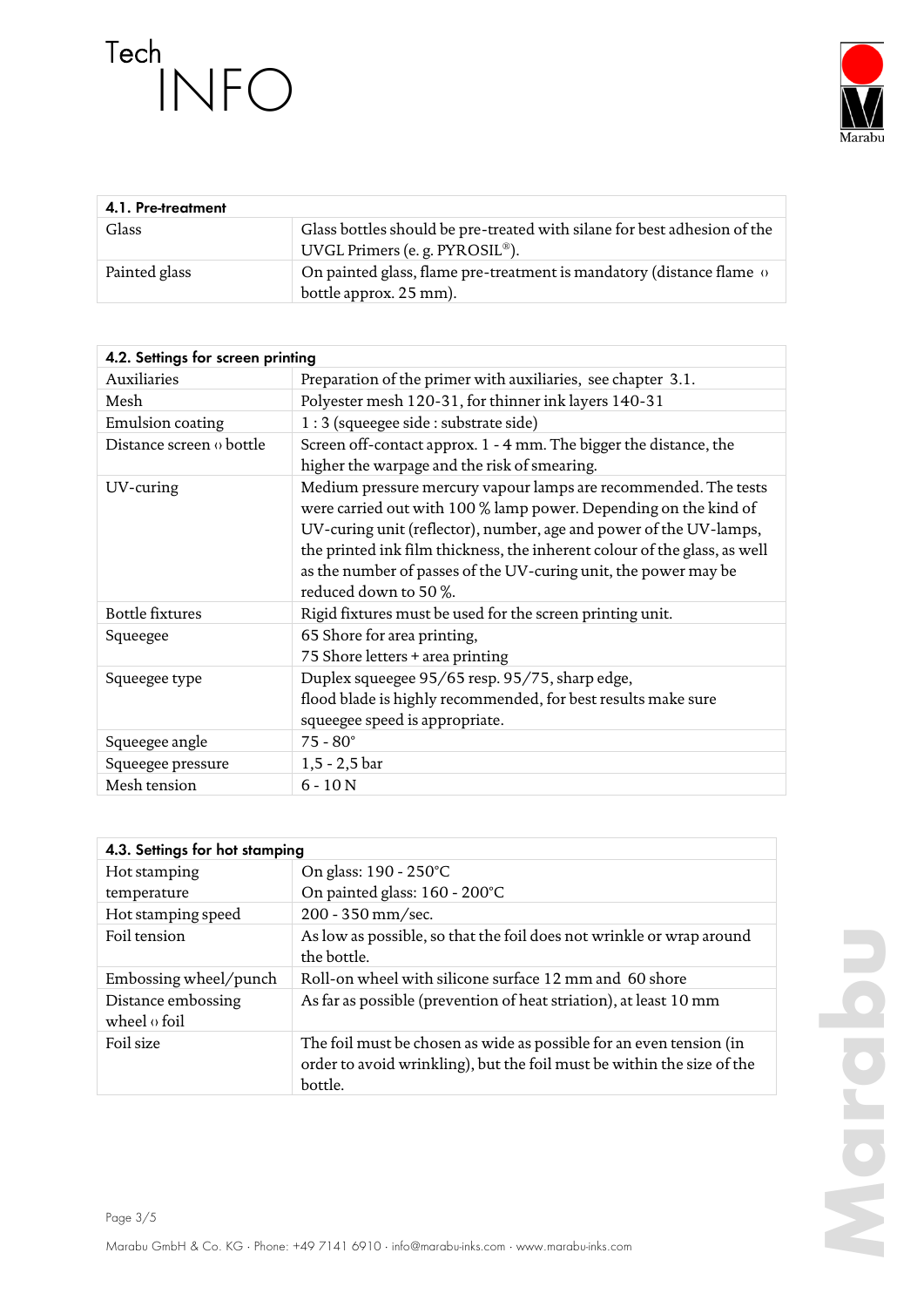

| Pressure                             | Pressure must be as high as possible. For the input of the impression<br>roller's diameter, the offset of the bottle in the silicon lamination must<br>be considered. This will avoid friction between the glass bottle and the<br>roll-on wheel (identical speed). |
|--------------------------------------|---------------------------------------------------------------------------------------------------------------------------------------------------------------------------------------------------------------------------------------------------------------------|
| Roll-on wheel                        | Ideally the roll-on wheel is on both sides 10 mm wider than the image.                                                                                                                                                                                              |
| Silicone roll-on wheel               | Perfectly matched conicity of roll-on wheel and bottle will help to<br>avoid wrinkles in the foil due to an uneven tension                                                                                                                                          |
| Fixtures                             | The fixtures must be adapted to the conicity of the bottle, e.g. with<br>different-sized support rings.                                                                                                                                                             |
| Position of the application<br>wheel | The axis of the application wheel must be exactly parallel to the axis of<br>the bottle (otherwise wrinkling and cracking problems).                                                                                                                                |

| 4.4. Post-treatment |                                                                                                                                                                                                                                                                                                                                                                                                                                            |
|---------------------|--------------------------------------------------------------------------------------------------------------------------------------------------------------------------------------------------------------------------------------------------------------------------------------------------------------------------------------------------------------------------------------------------------------------------------------------|
| Glass               | Additional post-treatment is not necessary                                                                                                                                                                                                                                                                                                                                                                                                 |
| Painted glass       | For painted bottles, post-treatment is mandatory: min. $120\degree C/10$<br>minutes - max. $160 °C / 10$ minutes                                                                                                                                                                                                                                                                                                                           |
| In general          | Heat-forced drying accelerates the chemical and mechanical resistance,<br>and also improves the level of these resistances. Post-curing at 160 °C<br>for 10 min. is equivalent to post-curing at room temperature and<br>normal relative humidity $(40 - 60\%)$ over a period of 24 hours.<br>It is also possible to improve the mechanical / dishwasher / fill good<br>resistance by over-varnishing with UVGO 910 or a cold-end coating. |